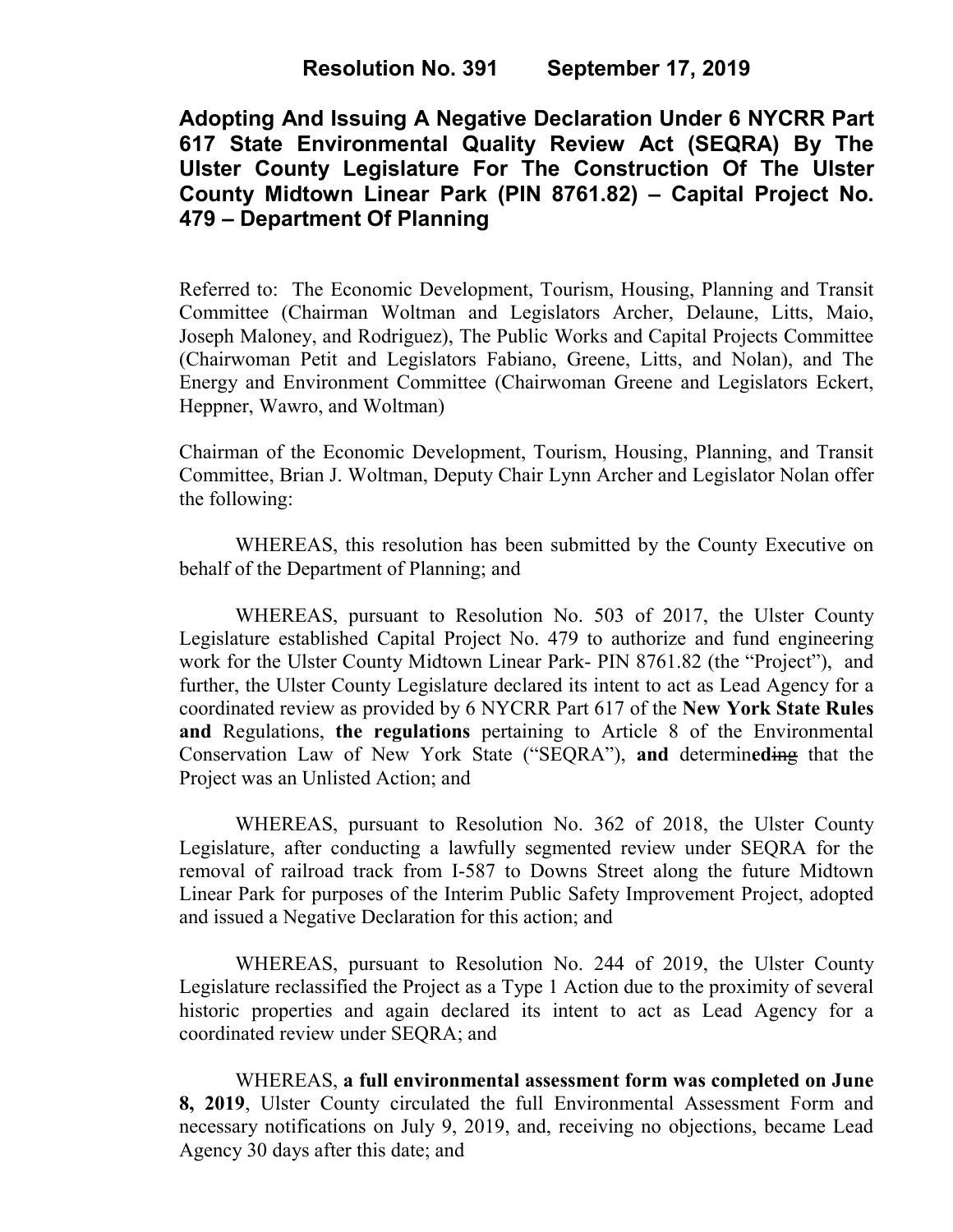#### **- Page 2 -**

#### **Resolution No. 391 September 17, 2019**

# **Adopting And Issuing A Negative Declaration Under 6 NYCRR Part 617 State Environmental Quality Review Act (SEQRA) By The Ulster County Legislature For The Construction Of The Ulster County Midtown Linear Park (PIN 8761.82) – Capital Project No. 479 – Department Of Planning**

WHEREAS, Ulster County has examined the proposed action consisting of the construction of the Ulster County Midtown Linear Park project, including removing rail, ties and other track materials and constructing an approximately 0.8 mile asphalt-paved public recreational trail and prepared the Environmental Record as now on file with the Clerk of the Legislature; and

WHEREAS, as part of the Project approval process, the County has completed an expanded Environmental Evaluation of Impacts and Negative Declaration that includes an analysis of impacts to historic and archeological sites, wetlands and water bodies, threatened or endangered species, traffic, cumulative growth, **hazardous materials** and other environmental considerations as required under SEQRA; and

**WHEREAS, the Project will provide environmental benefits by removing contaminated soil, debris and hazardous materials from portions of the corridor, improving drainage to avoid erosion and stormwater impacts, providing a much-needed linear park and recreational facility that will primarily benefit low- and moderate- income neighborhoods in an area of the City of Kingston where no parkland or public recreation opportunities exist, providing a valuable expansion of bicycle and pedestrian transportation and access by creating a connection between residential neighborhoods in the City of Kingston and everyday needed services, and increasing public safety by providing a lighted, well used corridor compared to the existing conditions; and**

WHEREAS, pursuant to SEQRA, the Ulster County Legislature has considered the significance of the potential environmental impacts of the Project by (a) using the criteria specified in Section 617.7 of the Regulations **to identify relevant areas of environmental concern**; (b) examining the EAF for the Project, including the facts and conclusions in Parts 1, 2 and 3 of the EAF, together with other available supporting information from its project consultants, interested and involved agencies, and the public, to identify the relevant areas of environmental concern; and (c) thoroughly analyzing the areas of relevant environmental concern; and

WHEREAS, such evaluation of impacts and negative declaration has been filed with the Clerk of the Legislature and made available to members of the Legislature; and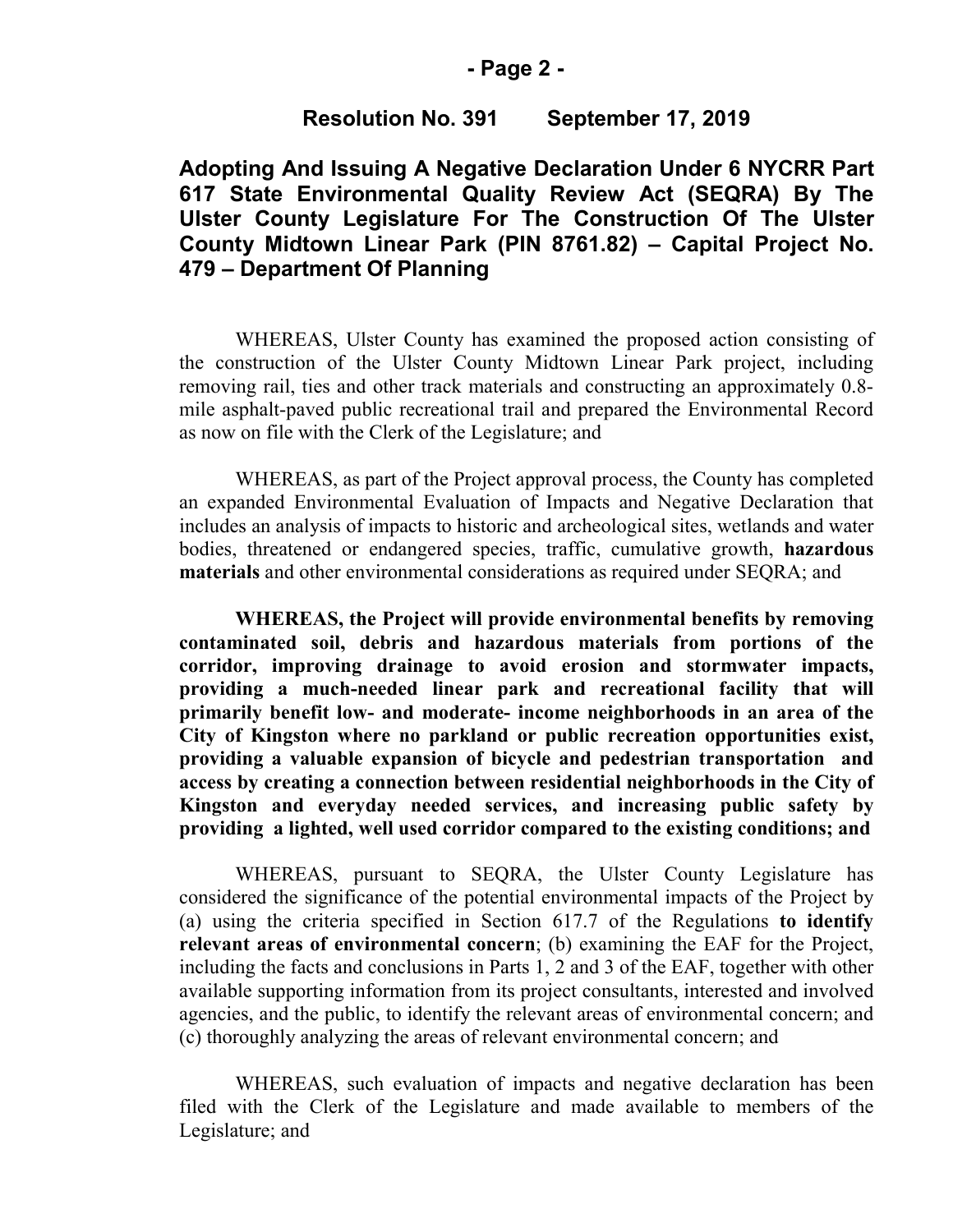#### **- Page 3 -**

### **Resolution No. 391 September 17, 2019**

# **Adopting And Issuing A Negative Declaration Under 6 NYCRR Part 617 State Environmental Quality Review Act (SEQRA) By The Ulster County Legislature For The Construction Of The Ulster County Midtown Linear Park (PIN 8761.82) – Capital Project No. 479 – Department Of Planning**

WHEREAS, Ulster County has addressed all SEQRA issues as identified, considered and examined by the Involved and Interested Agencies and members of the public in conducting the environmental review; now, therefore, be it

RESOLVED, that pursuant to SEQRA, the Ulster County Legislature hereby determines that the Project will not **result in any significant adverse environmental impact and therefore determines not to** require the preparation of a Draft Environmental Impact Statement and that the Project will not have a significant adverse environmental impact; and, be it further

RESOLVED, that the Ulster County Legislature hereby adopts and issues the Negative Declaration under SEQRA for the Ulster County Midtown Linear Park-PIN 8761.82 as filed with the Clerk of the Legislature, a copy of which is annexed to and made part of this Resolution; and, be it further

RESOLVED, that Clerk of the Legislature shall file this Resolution and accompanying Negative Declaration with the Involved and Interested Agencies as enumerated in the Negative Declaration and publish the Resolution and Negative Declaration in the Environmental Notice Bulletin; and, be it further

RESOLVED, that the adoption of the Negative Declaration shall constitute the SEQRA Decision of approval for the construction of the Ulster County Midtown Linear Park Project- PIN 8761.82,

and move its adoption.

#### ADOPTED AS AMENDED BY THE FOLLOWING VOTE:

 AYES: 20 NOES: 0 (Absent: Legislators Collins, Delaune, and Fabiano)

Passed Committee: Economic Development, Tourism, Housing, Planning and Transit on September 3, 2019

Postponed in Committee: Public Works and Capital Projects on September 4, 2019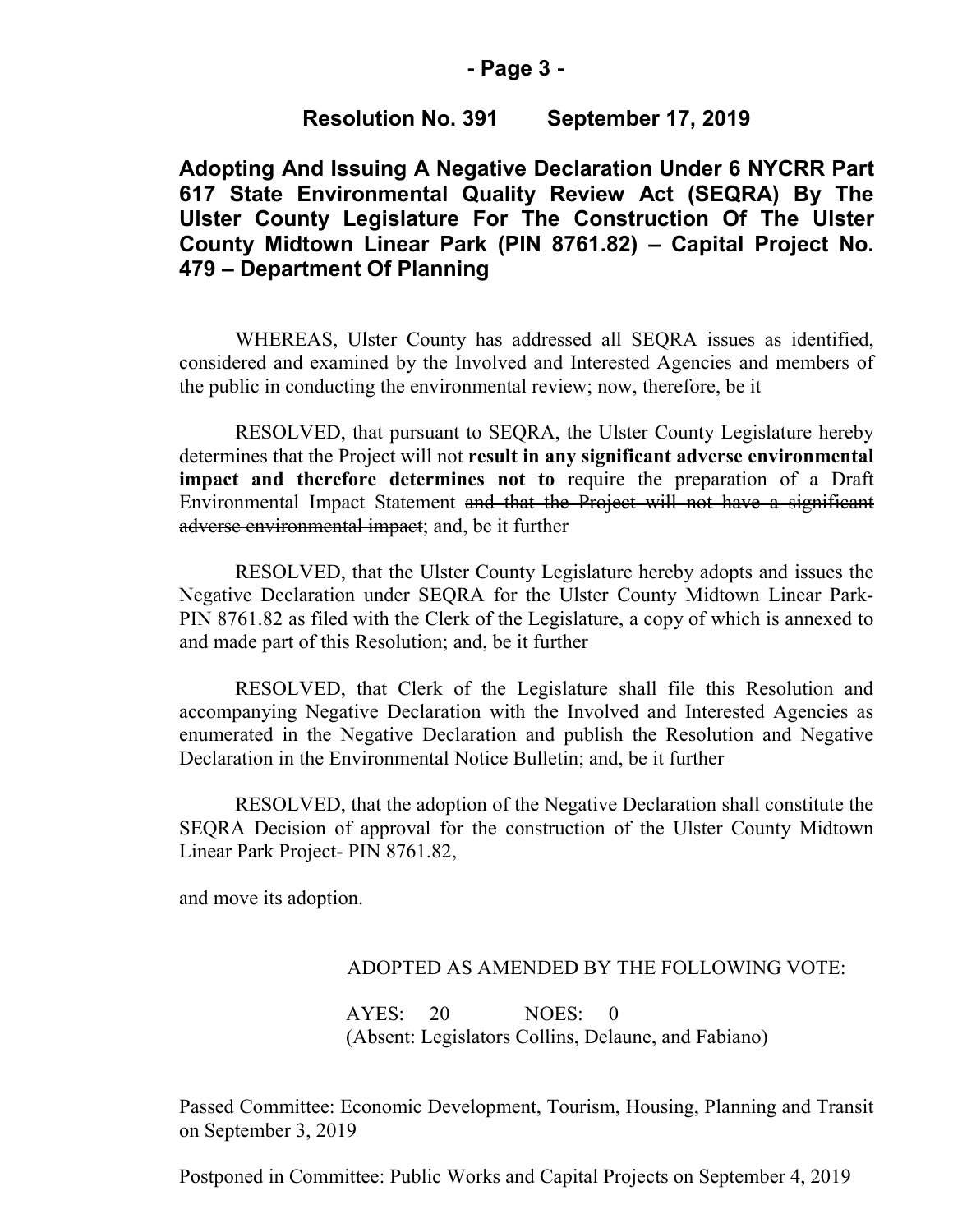### **- Page 4 -**

### **Resolution No. 391 September 17, 2019**

# **Adopting And Issuing A Negative Declaration Under 6 NYCRR Part 617 State Environmental Quality Review Act (SEQRA) By The Ulster County Legislature For The Construction Of The Ulster County Midtown Linear Park (PIN 8761.82) – Capital Project No. 479 – Department Of Planning**

Passed Committee: Energy and Environment on September 5, 2019

Postponed in Committee: Public Works and Capital Projects on September 4, 2019

Passed Committee: Public Works and Capital Projects on September 17, 2019

FINANCIAL IMPACT: NONE

Legislator Heppner motioned, seconded by Legislator Archer, to amend the Resolution to include additional language throughout as indicated above in bold font.

MOTION ADOPTED BY THE FOLLOWING VOTE:

 AYES: 20 NOES: 0 (Absent: Legislators Collins, Delaune, and Fabiano)